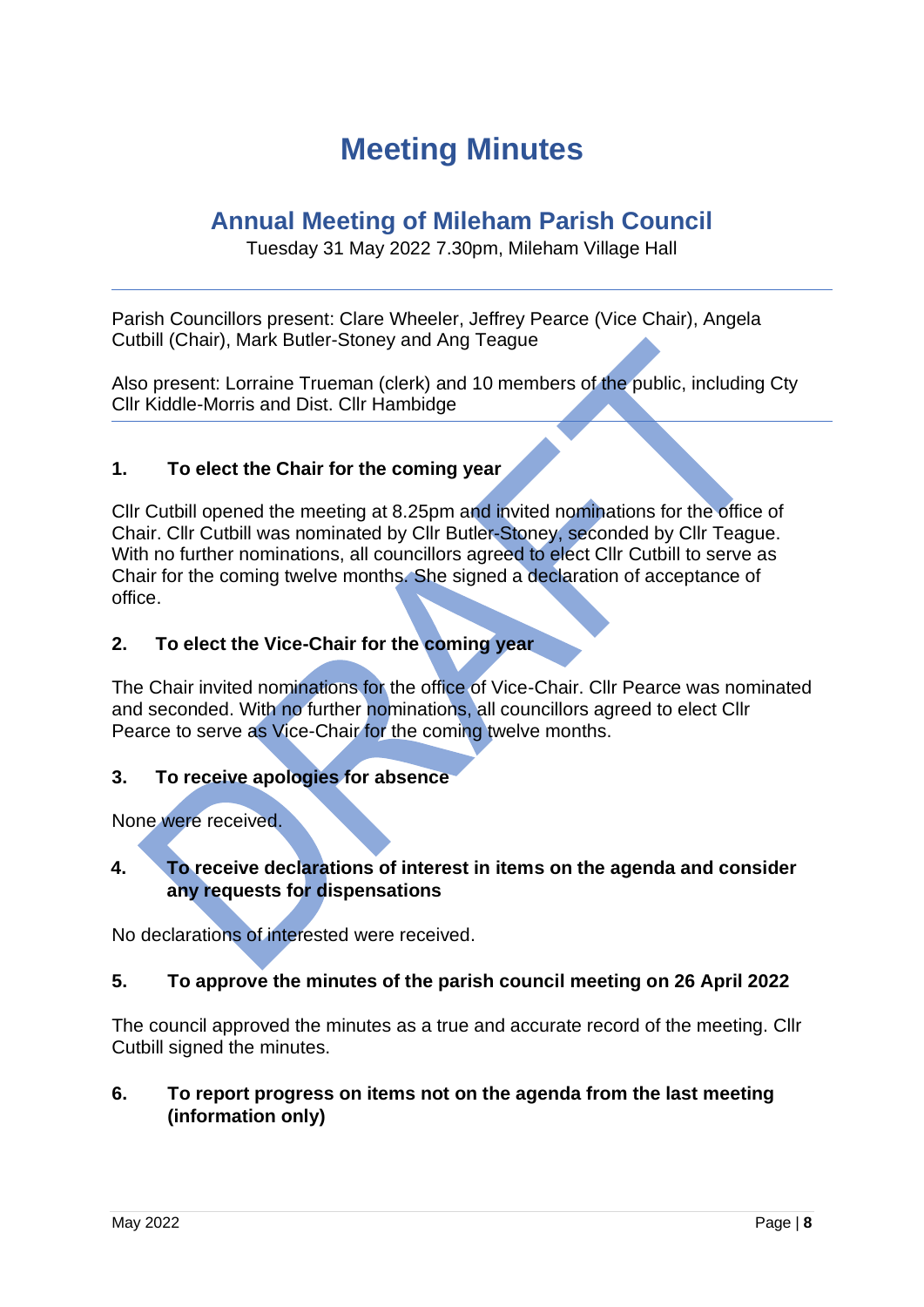The clerk reported that the leaves on the footpath between the village hall and Church Cottages, reported after the March meeting have now been cleared by Norfolk County Council.

Cty Cllr Kiddle-Morris is trying to get an update from Norfolk County Council on the progress made on the broken glass outside 8 Litcham Road.

### **7. Open forum for Public Participation: an opportunity to hear from members of the public and County and District Councillors**

A member of the public thanked the councils for clearing the paths at the east end but noted the west end was looking untidy.

The councillors discussed the cutting carried out by Norfolk County Council. Cllr Wheeler mentioned parishioners had raised with her aggressive dogs escaping from Manor Terrace. The clerk advised this was a matter for the dog warden and she would report once more details were made available.

The councillors noted Claxton Close was path becoming overgrown. Councillors will send photos and the location to the clerk, and she will report this to Norfolk County Council.

Councillors noted the appearance of the allotments had approved due to the work from Cllr Butler-Stoney and a volunteer.

Cllrs discussed funding available to those who are in need and the difficulty in getting the information about support to the right people. They also discussed having a mobile Citizen Advice Bureau and foodbank.

8.54pm Cty Cllr Kiddle-Morris and Dist Cllr Hambidge left the meeting

### **8. Planning**

**8.1 To receive update on application decisions taken by Breckland District Council** 

No decisions have been taken.

**8.2 To consider any new planning applications, as listed below, and agree comments (none)**

There are no new planning applications.

### **8.3 To consider any planning applications, received since the publication of the agenda, and agree comments**

There are no new planning applications since the agenda was published.

**8.4 To agree response to The Norfolk County Council Local List for Validation of Planning Applications Consultation, Draft 2022**

The council **AGREED** not to respond.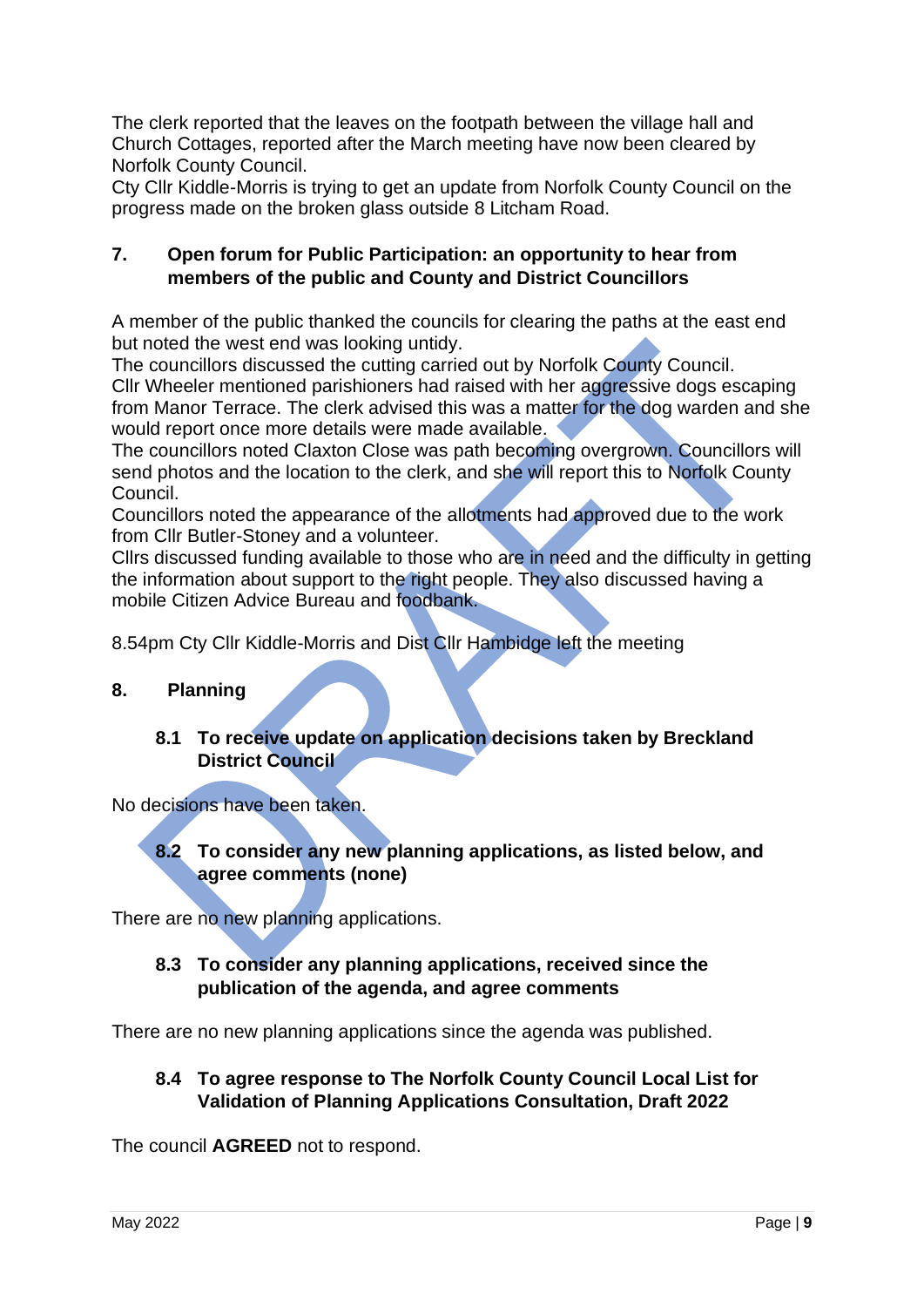### **9. Finance**

### **9.1 To appoint internal controls officer**

The clerk explained that this was best practise and not a legal requirement. The council **AGREED** not to appoint anyone into this role.

### **9.2 To consider additional funding for the Jubilee**

Cllr Teague explained that there were limited funds, but the committee had worked hard to make the most of the funds available. The council **AGREED** they could fund a small shortfall if required.

### **9.3 To agree the payment list**

The clerk explained the proposed payment list included setting up an annual direct debit for ICO which would result in a £5 discount. The council **AGREED** the payment list as detailed at the bottom of these minutes.

### **9.4 To note any income since the last meeting**

The clerk advised that no income had been received since the last meeting and she was chasing the monies from the clothing bank.

### **10.Clerk**

### **10.1 To consider the use of the general power of competence**

The clerk explained the benefits of the general power of competence and the criteria that must be meet by the council if they are to accept the ability to use the power. The council **AGREED** they are unable to use the general power of competence due to only 2 of the councillors being elected.

### **10.2 To agree the clerk's pay increase on completion of CiLCA**

The council **AGREED** to increase the clerk's salary as outlined in her employment contract.

### **10.3 To agree councillors to lead clerk's annual appraisal**

The council **AGREED** Cllr Teague would lead this.

### **10.4 To review the clerk's timesheet and agree priorities**

The clerk explained at the end of April she had worked 20.3 hours over contracts. This was driven by year end and work on the village survey. The clerk estimated that overtime in May would be 0.45 hours and that the hours in May included 4.2 hours bank holiday and 7 hours annual leave.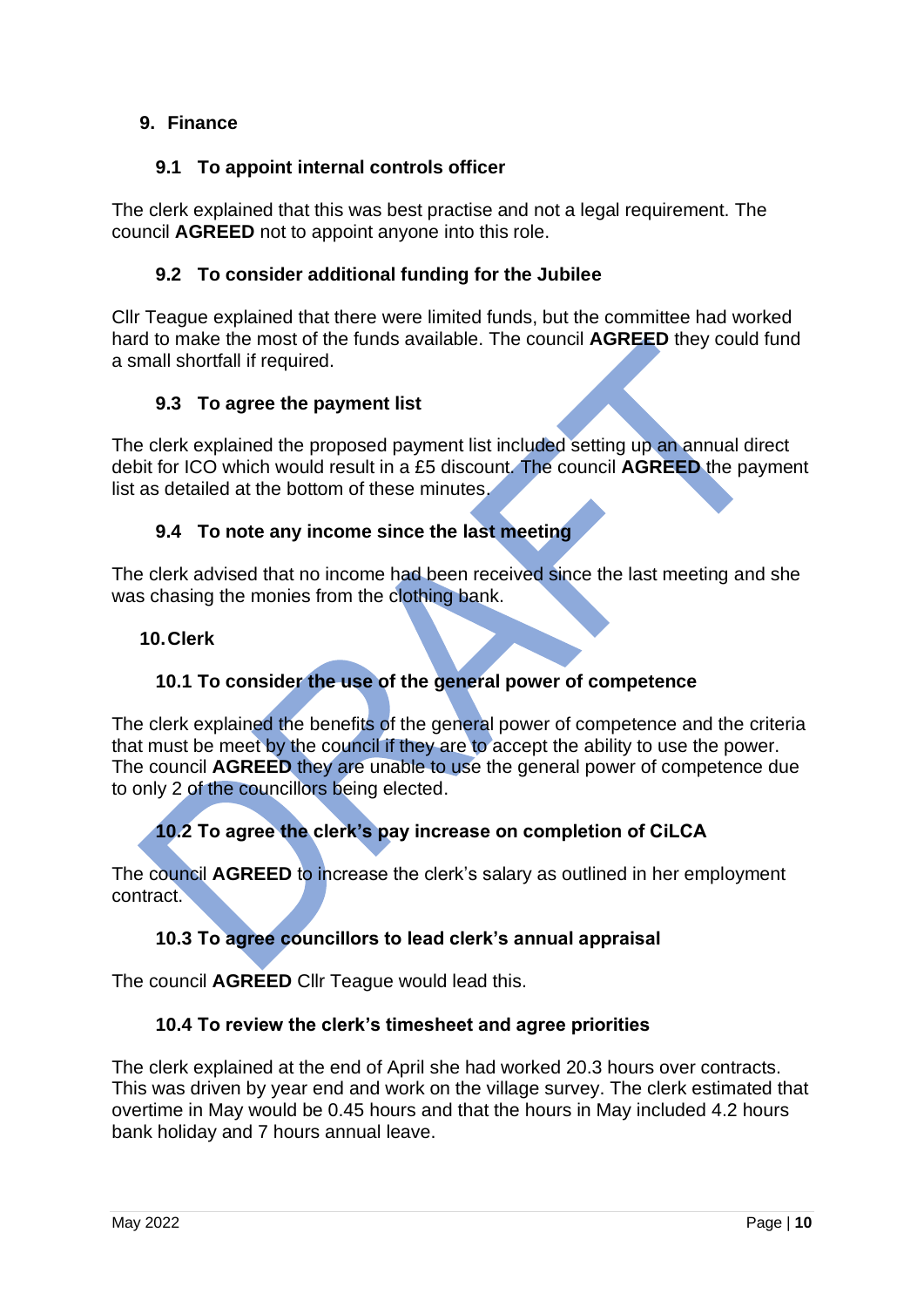The council **AGREED** that the clerk would take 50% of the overtime worked off as time in lieu and that the remaining 50% of the overtime would be paid at the end of quarter 1.

### **10.5 To agree additional employment of the clerk**

The council **AGREED** to the clerk's additional employment at Drayton and Mulbarton Parish Councils.

### **11.To receive an update on the progress made on the website**

No further progress.

### **12.To receive an update on the village survey**

No further progress due to the clerk's time constraints. The council discussed using the spare back page of the hard copies to pass information to people looking for support.

### **13.To receive an update on the progress towards the trod at Stanfield Road**

Cllr Butler-Stoney had been unable to speak to the landowner but written to them and is awaiting a response.

#### **14.To receive an update on the Old School Sites/Free School Mileham Charity**

Community Action Norfolk have agreed to meet with some of the councillors to discuss the options open to the council in more detail. The clerk will arrange a virtual meeting with CAN. The council discussed ideas for the sites.

### **15.To receive an update on the renovation of Beeston Road Pond**

The clerk advised she now had a contact number at the Environment Agency who may be able to help with the permissions required to remove, transport, and dispose of the silt from the pond. Cllr Butler-Stoney thought the landowner where the silt was to be deposited needed to apply for permission.

### **16.To discuss the publicity for the garage sale to be held on 18 September**

The council discussed the Jubilee Banners, Church and Village magazine, Dereham & Fakenham Times. Cllr Wheeler will try to find a map

### **17.To receive an updated on Speedwatch**

Cllr Teague explained there will be an update available in September.

#### **18.To receive an update on the broken glass on the grass verge by 8 Litcham Road**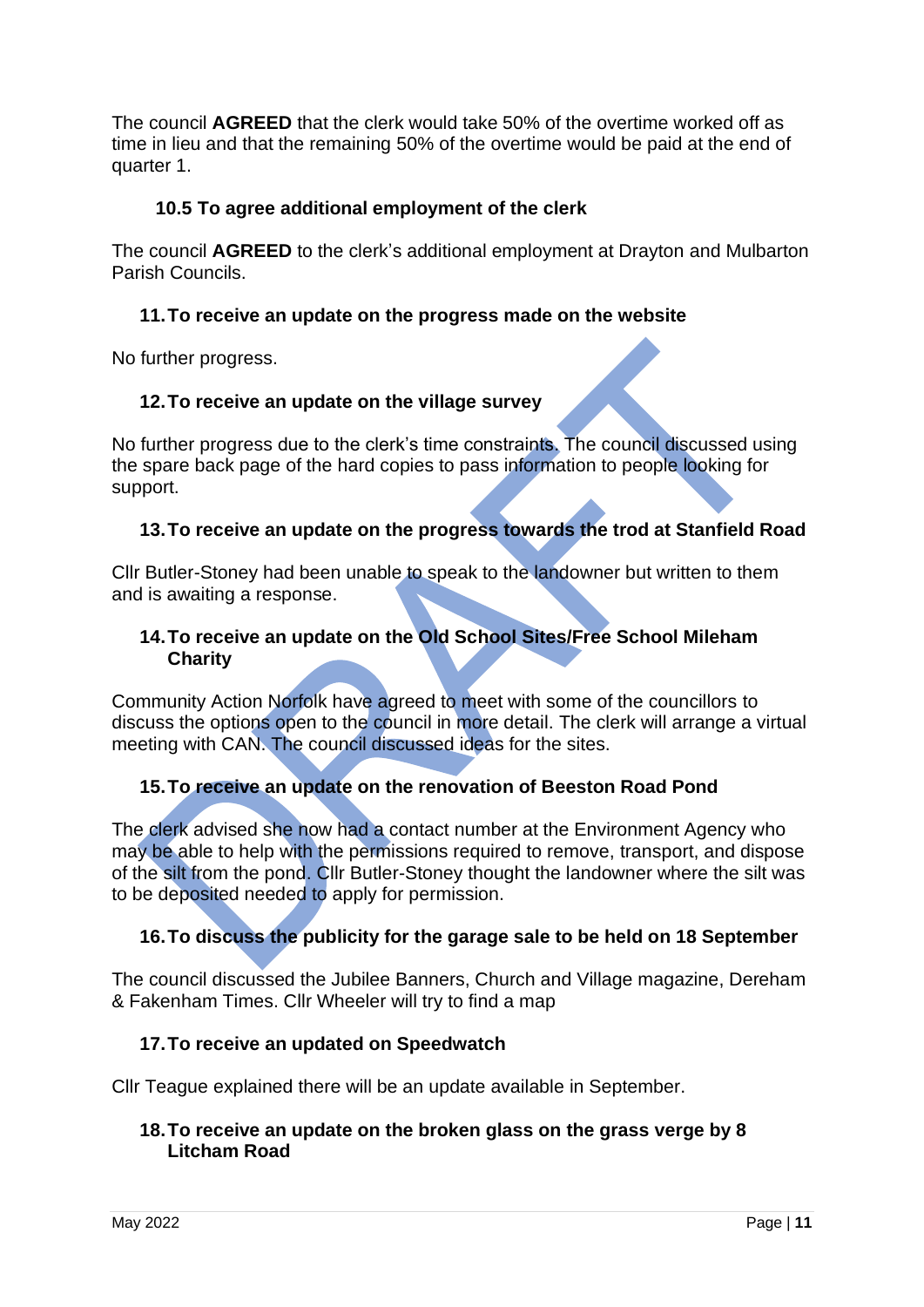No update was available.

- **19.To discuss areas of the parish that fall outside of the Parish Council's control**
	- **19.1 The village playing field and play equipment**
	- **19.2 Allotments**

### **19.3 Churchyard**

The council had discussed fund raising for the playing field previously in the Annual Parish Meeting. The allotments were looking tidier.

### **20.Correspondence (information only)**

- **20.1 Norfolk cost of living support scheme**
- **20.2 Anti-social behaviour complaint**
- **20.3 Norwich Western Link update**

The council discussed the anti-social behaviour complaint.

### **21. To receive items for next meeting agenda on Tuesday 28 June 2022**

Website refresh

9.47pm Cllr Cutbill closed the meeting.